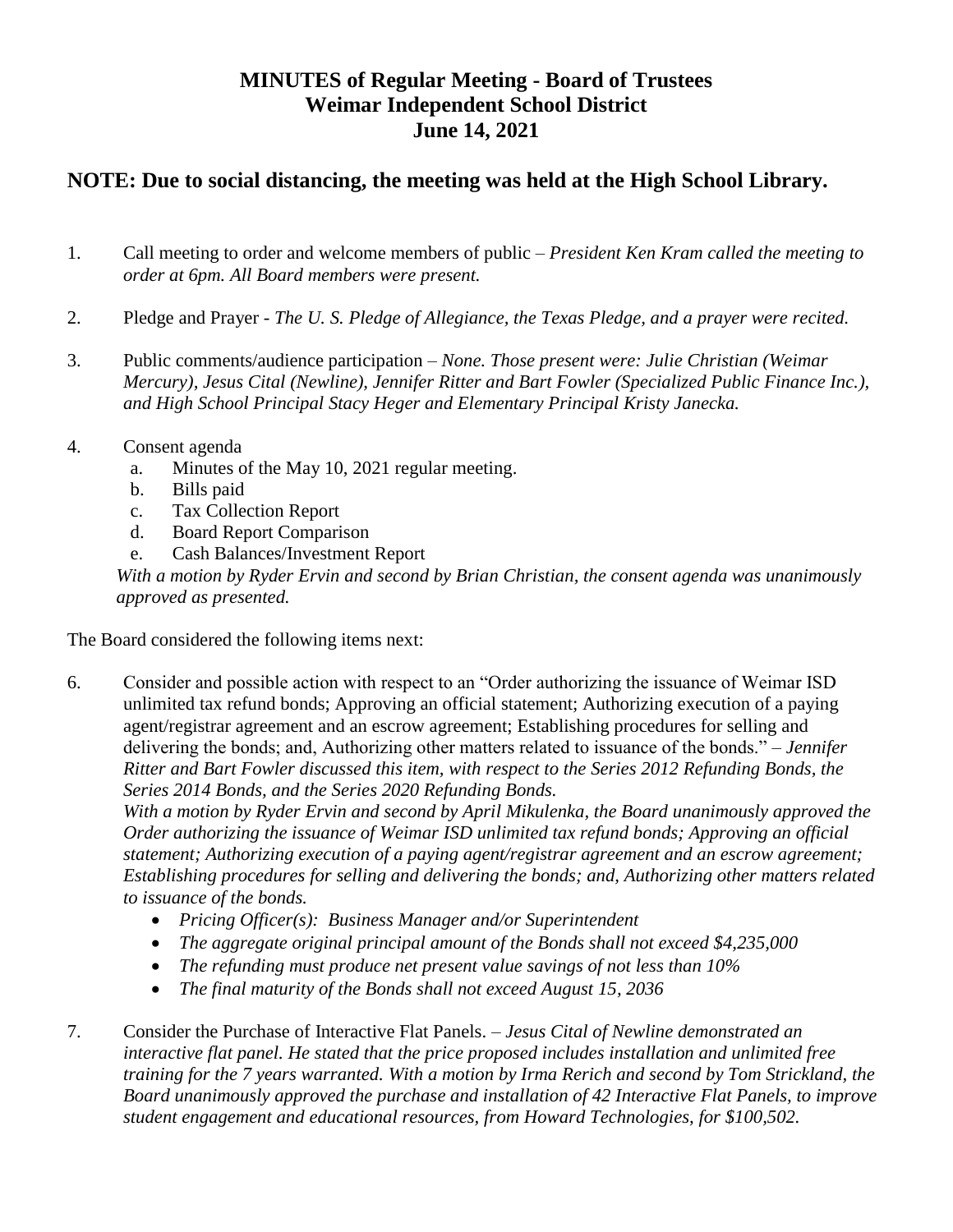- 5. Superintendent's Report
	- Enrollment Report *- Total Enrollment for May was 665.*
	- Softball Recognition *The softball team lost in the State Semi-Finals, with a record of 40-2.*
	- 2020-2021 Academic Review *Stacy Heger reviewed the past year's academic accomplishments. STAAR Testing was done 100% online for the first time.*
	- WES Report on Effective Schools Framework *Kristy Janecka reported on the 3<sup>rd</sup> cycle accomplishments at Elementary.*
	- Review Board Goals *Due to Covid-19 and associated restrictions, Wunderlich recommended making no changes to the goals. He recommended giving the present goals a chance to work for 2021-2022, and make necessary changes next year if needed.*
	- 2021-2022 ESSA Funds *Planning amounts as of May, 2021 for Federal Funds for 2021-2022 are: Title I - \$118,501, Title II - \$22,214, and Title IV - \$10,000. Public notice must be made annually on all Federal Grants.*
	- ESSER III Funds (Restart Plan/Survey/Use of Funds) *Weimar ISD is eligible for \$913,400 in Federal Funds (ESSER III), to help safely reopen and sustain the safe operation of the schools and address the impact of the coronavirus on students. Wunderlich reviewed the requirements of the grant, a preliminary plan to restart school in the fall of 2021, and discussed possible uses of the funds. The application would provide funding for student learning loss due to COVID-19, mental health services and support, and improving air quality in school facilities.*
	- Bond, Summer Projects,  $&$  School Vehicles
		- o *Bond – The foundation at the Field House is being poured this week. Adjustments were necessary at the Elementary, to allow for double doors in the hallways. The Jr. High is projected to be finished by the start of school in August.*
		- o *Summer Projects – Maintenance workers are remodeling the new administration office (the JW Building), so that Special Ed may move to the current office before the start of the school year in August.*
		- o *School Vehicles – Several district vehicles with high-mileage need to be replaced. However, due to the unavailability of new vehicles, price quotes have been delayed.*
	- Board Training *The Region 3 School Board Conference originally scheduled for May 19 was rescheduled for June 23, in-person only. The Board decided not to attend this year.*
	- Depository Calendar *Requests for Depository Bids were mailed today, June 14<sup>th</sup>. The deadline for bid submission is July 7th, and the Board will award the contract on July 12th. The new depository contract becomes effective on July 1, 2021.*
- 8. Consider the Purchase of HVAC Upgrades at the Elementary *With a motion by Steve Williams and second by Brian Christian, the Board unanimously approved the purchase of 10 new HVAC units for the Elementary to improve air quality, from Leon's Electric & Plumbing, Inc., for \$83,548.75.*
- 9. Consider the Purchase of Classroom Furniture *With a motion by Ryder Ervin and second by April Mikulenka, the Board unanimously approved the purchase of classroom furniture for the new Jr. High and Elementary classrooms, from South Texas School Furniture, for \$37,745.*
- 10. Budget *The Board discussed the 2021-2022 teacher salary schedule, stipends, and health insurance costs. With a motion by Ryder Ervin and second by Tom Strickland, the Board unanimously approved the 2021-2022 teacher salary schedule, adding years 26 thru 30 (\$500 increase each of these years). They also unanimously approved the continuation of the \$750 Covid-19 stipend.*